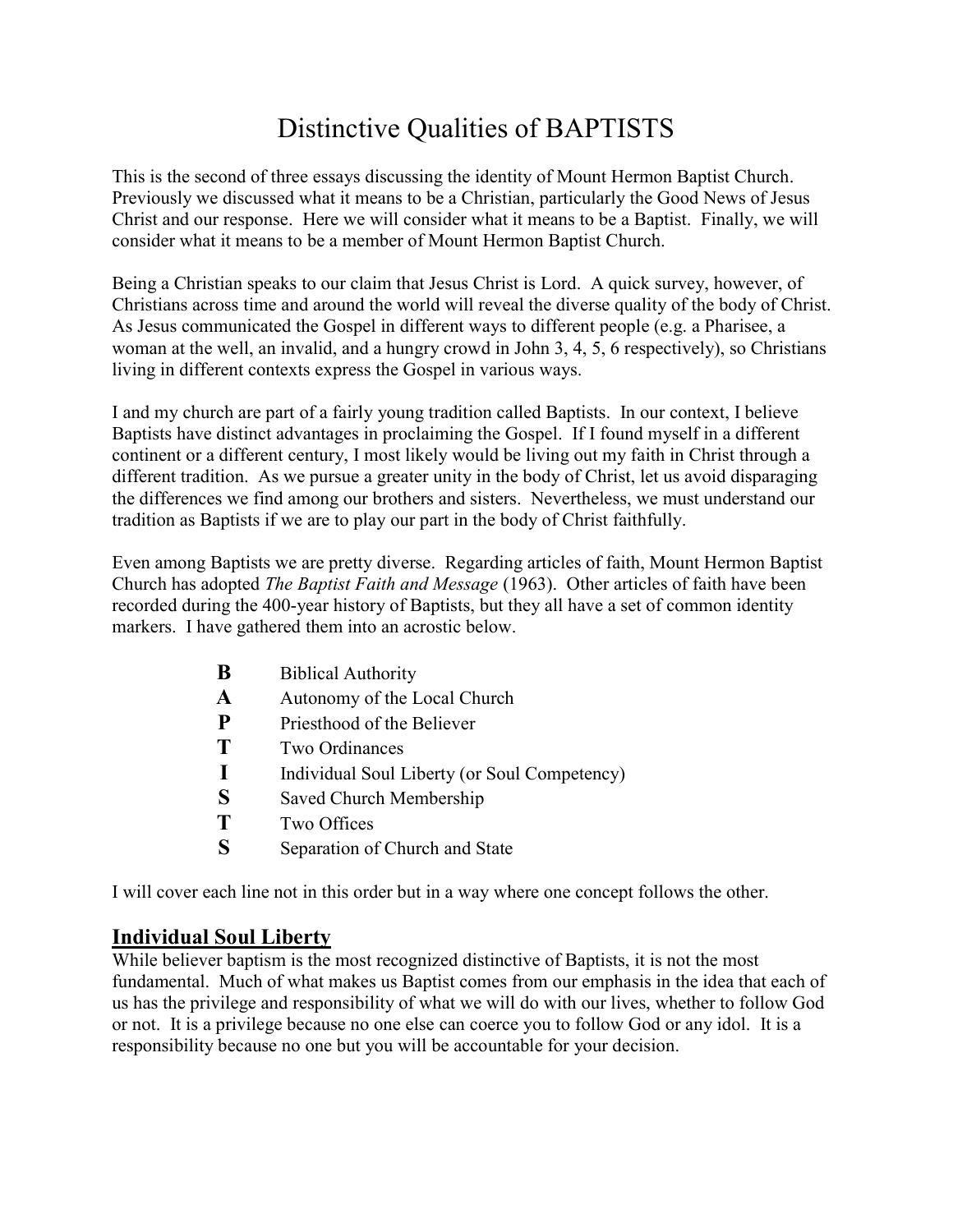This liberty or freedom of conscience is discussed explicitly in a few passages in Scripture, implicitly in many more. Romans 14 touches upon it and offers a good summary in verse 12, "Each of us will give an account of ourselves to God." When the religious leaders attempted to coerce the apostles into abandoning Jesus' commands, they responded with, "Which is right in God's eyes: to listen to you, or to him?" (Acts 4:19; cf. Acts 5:29)

When living in Kazakhstan, I had many conversations where somewhere along the way the person would say, "I am Kazakh. Therefore, I am Muslim." Or they would say, "My family is Muslim. Therefore, I am Muslim." Now living in North Carolina, I hear something similar. "I am American. Therefore, I am Christian." "My parents raised me in a church. Therefore, I am Christian." We must disabuse ourselves of the idea that because of our ethnicity, nationality, or family ties, that our soul is secured. It is our responsibility alone to follow Christ, the only one in whom our soul is secured.

Individual Soul Liberty is not only a responsibility but a privilege. We can rejoice that just as God gave Adam and Eve freedom to choose, God has given each person this freedom, including you. The "sins of the father" do not doom us to condemnation. We have the opportunity to turn from whatever the past has doled out and into an abundant life with Christ.

# Two Ordinances

To choose to follow Jesus requires that we obey Jesus. During his time with his first disciples, he commanded two practices: baptism and communion (Matthew 28:19 and 1 Corinthians 11:23- 26 respectively). We continue to practice them today as ordinances of Christ. Baptism signifies our decision to follow Christ, leaving our former life and practices and entering into a new life and practices. Communion, or the Lord's Supper, signifies a reaffirmation of our decision to follow Christ. These ordinances are full of much more meaning, but we do not have time to consider these today.

Because both baptism and communion require the participant to have made a decision to follow Christ, Baptists reserve these ordinances for believers. For this reason you will not find Baptists baptizing infants, for they are unable to communicate their decision to follow Christ. Sometimes people will describe Baptists' baptism as "adult baptism," however that is not quite accurate. Rather, it is "believer baptism." The requirement for baptism is not one's age but one's ability to make this decision. And as described above, no one can make this decision for you. Neither a parent nor pastor, spouse nor sibling, culture nor country. Baptism is reserved for those who practice their soul liberty and choose Christ.

Similarly, communion is offered to all who claim Jesus Christ as Lord. At Mount Hermon, we welcome all to leave their pews and walk to the table of our Lord as an act of volition. We are choosing once again to follow Christ to the table. And all those who practice their soul liberty and choose Christ find a place at the table.

#### Saved Church Membership

The next step for a new believer is membership into the Church. Mount Hermon practices a formal local church membership, but at our baptism we confess to the world that we are members of the Universal Church, the body of Christ, the family of God. Accordingly, Baptists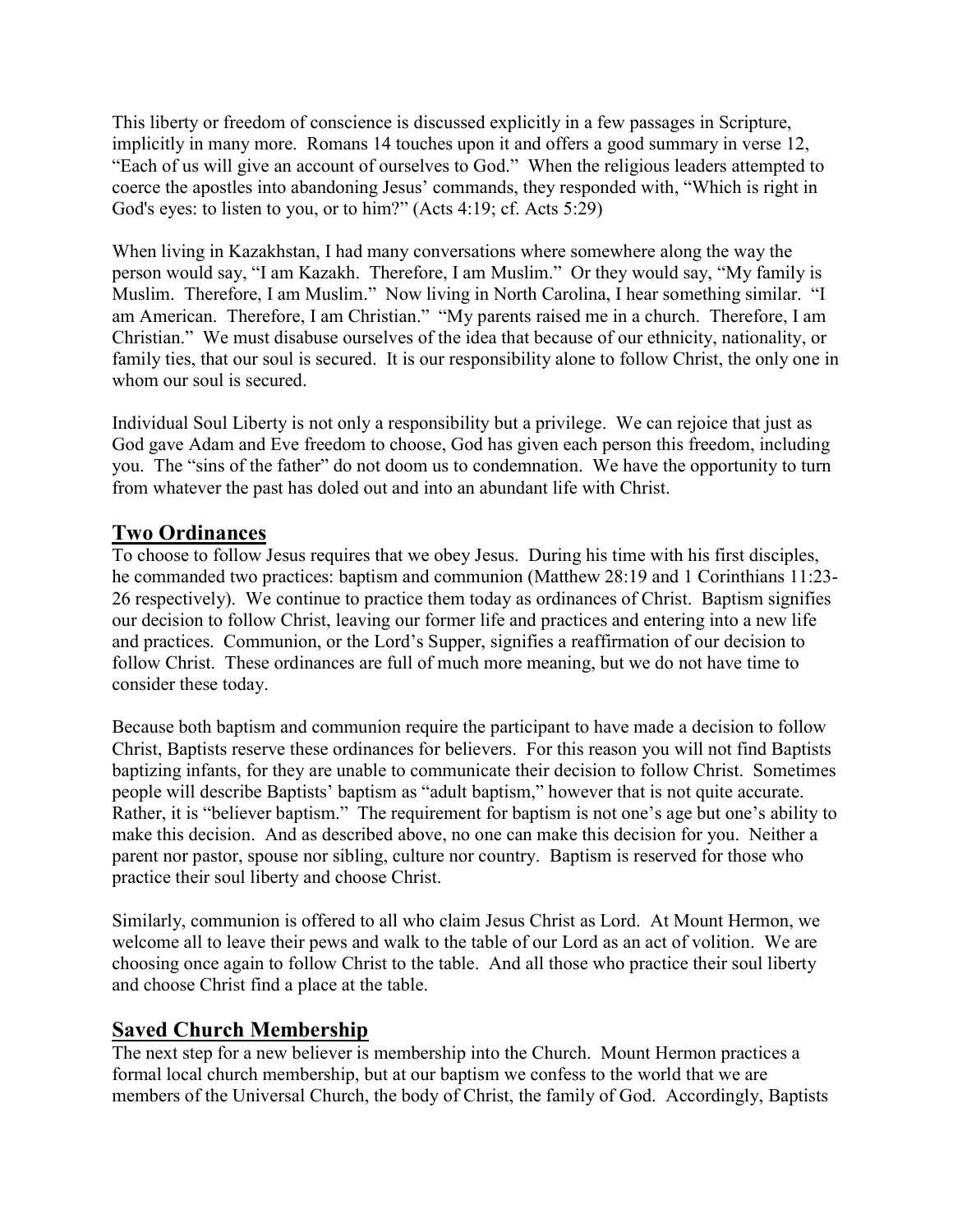who practice formal local church membership offer this privilege to all who have shown a commitment to Jesus Christ. Other requirements may be involved as well, for example a general understanding and acceptance of the church's beliefs and polity, but these other requirements are only dependent upon one's confession of Christ as Lord.

#### Autonomy of the Local Church

As Baptists believe each individual has the privilege and responsibility to follow Christ, similarly each local Baptist church has the privilege and responsibility to follow Christ. Some Christian traditions organize themselves in a way where power comes from the top (as in a pope or king) and flows down to the local church. Baptists organize themselves quite the opposite, with the local church's power flowing into larger associations, conventions, and fellowships.

We describe power seated in the local church as the "autonomy of the local church," but even this description is not quite right. Baptists do not see local churches as autonomous in the sense that the church can do whatever the church wants. Rather, autonomy describes the church's freedom to associate with other local churches without coercion.

Local Baptist churches, while not governed by a pope or king, are nevertheless governed by The King, Jesus Christ. Again, we have the privilege and responsibility to listen to the commands of our King. We listen to the Holy Spirit within us, within our fellow brothers and sisters, and within our Holy Scriptures. With holy submission, we come together as a church and carry out the commands of our King. While an outsider may see us voting on motions during a business meeting and conclude we are a democracy, in fact our votes express not our desires but our King's desires.

There once was a predominantly white Baptist church in the South voting on whether to ordain their first black deacon. One leader of the church protested loudly. His church had always been white, and he wanted it to stay white. The church voted and unanimously called this black brother to be their deacon. Later, the vocal leader was asked about his vote, and he said, "While I did not want him to be our deacon, I knew Jesus did, and my vote belongs to Jesus." Whatever we can say about this church leader, he understood that the church is governed by our King Jesus Christ.

With the understanding the Jesus rules the local church, Baptist churches gather together to form associations that cooperate, especially in missions. In these associations, which can be local, state, national, or international, we practice submission to one another, listening to the voice of Christ in other churches, and work with one another in local projects like a food pantry or more distant ones like funding a missionary.

Autonomy of the local church is a direct outworking of the Baptist belief of individual soul liberty. While this organizational structure is not the only one we find among Christians, Baptists agree that it has been effective in our time and place, and furthermore it has been faithful to how we understand Jesus as the head of the Church and we his subjects. It requires that Baptists continually acknowledge Jesus as King, continually listen to the voice of our King, and continually submit to Jesus and one another.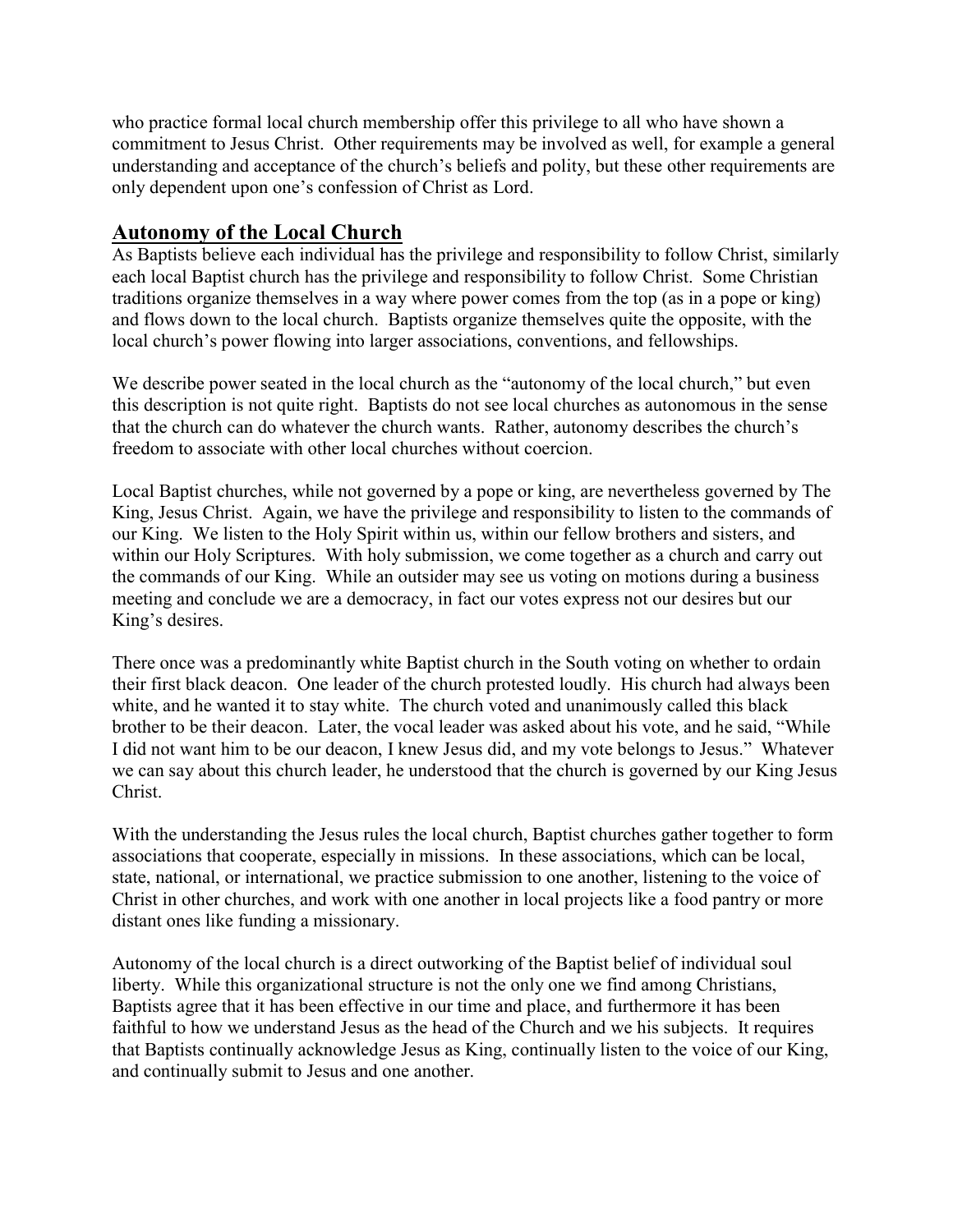### Biblical Authority

If we are to wield this great freedom in the local church wisely, we must continually be listening for the voice of our King. This means listening to the Spirit within us and within our brothers and sisters. It also means listening to the words of Scripture. No wonder whenever you see a Baptist, a Bible is not far away.

Baptists are known for their Biblical literacy. Bible studies abound in Baptist churches. The Bible has a unique focus throughout worship services, its words use in songs, in liturgical pronouncements, and in its preaching. When a church wanders far from Scripture, the church finds itself wandering from their King.

"All Scripture is God-breathed and is useful for teaching, rebuking, correcting and training in righteousness, so that the servant of God may be thoroughly equipped for every good work." (2 Timothy 3:16-17) If we find the breath of God in Scripture, God's voice is not far. If God's voice is found in and through every page of Scripture, Scripture becomes authoritative in our life. Scripture becomes unique from all other writings, elevated to the level of Holy. And while we do not want to make the mistake of elevating it to the "fourth person of the Trinity," we acknowledge that when Scripture makes a claim, it should be taken as an authority divinely inspired and authored by the one we follow.

# Priesthood of the Believer

Both the Old Testament and New Testament Scriptures claim that God is creating a Kingdom of priests (Exodus 19:6; Isaiah 61:6; 1 Peter 2:5-9; Revelation 1:6, 5:10, 20:6). A priest is one who stands as representative between two different parties, one party being God. In the Old Testament, the priests represented the people of Israel before God. They petitioned on behalf of the people. In addition, they represented God before the people. They communicated the will of God to them.

In our role as priests, we have the privilege to do the same. We can come before God and pray for one another (Ephesians 6:18; James 5:16; 1 Timothy 2:1). In addition, we are to speak the words of God to one another (Ephesians 6:18; 1 Peter 4:11; Galatians 6:1). The role of priests is an awesome role not to be taken flippantly. It is a role that when practiced draws believers together in an intimate bond, reminding us continually of our dependence on God and one another.

# Two Offices

There are two roles, or offices, that are set apart in Baptist churches for special individuals. They are the role of pastor (shepherd) and deacon (servant). As every believer is called to be a priest, so is every believer called to be a servant, and many are called to shepherd. Some, however, are set apart to focus on and exemplify these roles in the church.

The pastor is explicitly listed among other roles in Ephesians 4:11, and the deacon is first described in Acts 6 and later in 1 Timothy 3. Experience has shown that churches thrive when these two offices are utilized. Other offices are mentioned in Scripture, such as apostle, evangelist, prophet, and bishop. Sometimes one will find these offices formalized in Baptist